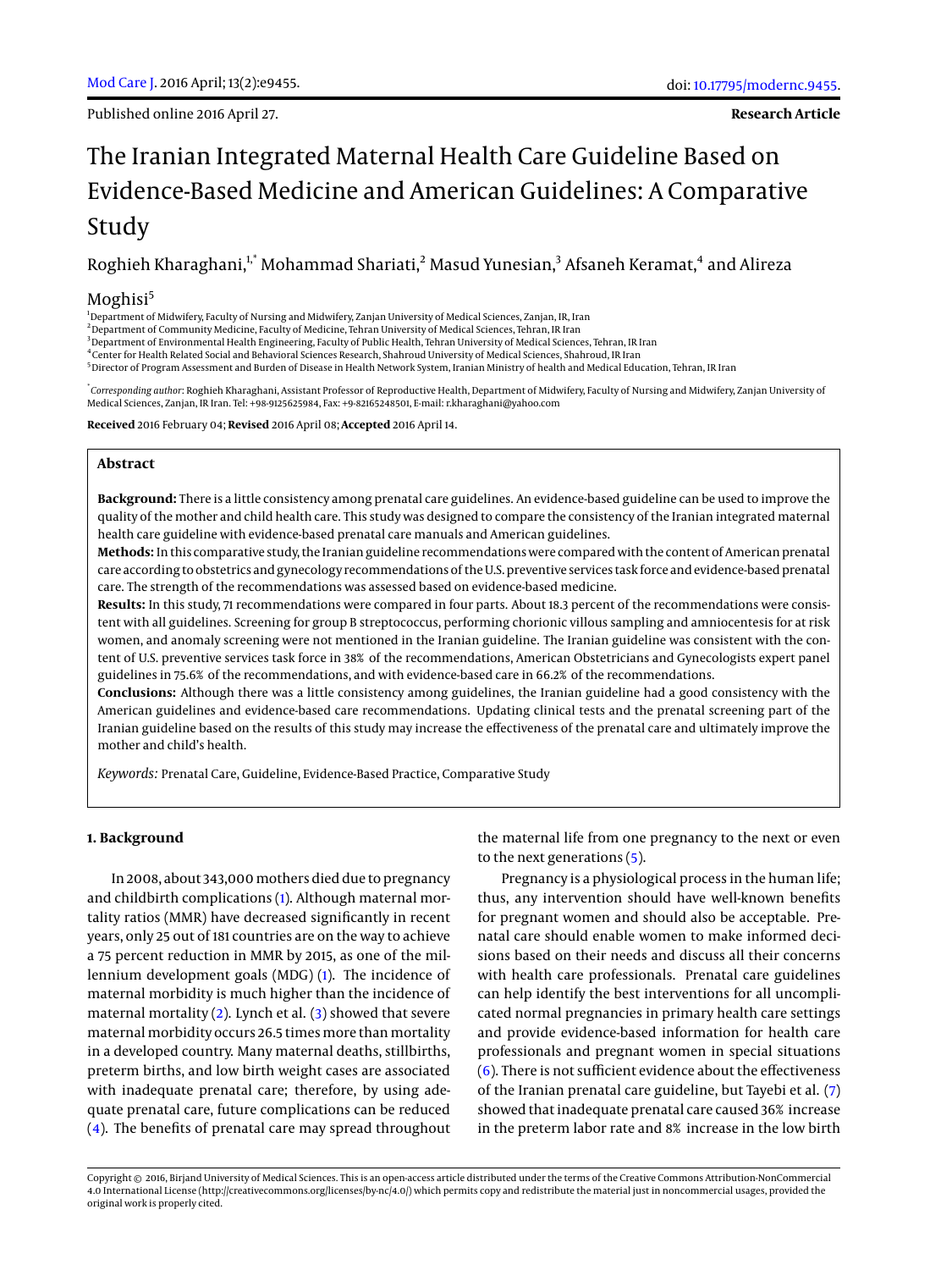weight rate.

The results of applied research are employed in the clinical practice through knowledge translation as clinical guidelines to be used by medical and health professionals. This approach increases the application of evidencebased medicine in policy and decision making. It also can change attitude, practice, and behavior of health system organizations in the direction of knowledge-based health system. The final users of these services are clients [\(8\)](#page-4-7). There are multiple guidelines for prenatal care in different countries, but these guidelines are not consistent in many recommendations [\(9,](#page-4-8) [10\)](#page-4-9). Moreover, in many cases, documented evidence in medical research is not used in clinical practice [\(11\)](#page-4-10).

A comparative study is a research methodology or process in which two or more variables are assessed to describe and explain the similarities and differences of data in order to achieve probable new interpretations and generalizations [\(12\)](#page-4-11). Prenatal care guidelines have been compared in different countries by using this method (9, 10).

In Iran, the Iranian integrated maternal health care guideline is a guide formidwives and general practitioners in the health care centers. The cares start before pregnancy and continues during the pregnancy and postpartum periods [\(13\)](#page-4-12). Despite little consistency among prenatal care guidelines, no study has assessed the consistency of the Iranian guideline with the available evidence, yet. According to our previous study, American pregnancy surveillance systems were the most appropriate ones for being adapted in Iran [\(14\)](#page-4-13), so these guidelines could be appropriate for comparative assessment of Iranian prenatal guideline.

## **2. Objectives**

This study aimed to determine the consistency of the Iranian protocol with evidence-based prenatal care manuals and American guidelines.

## **3. Methods**

In this comparative study, "The Iranian national program on safe motherhood, integrated care on mother's health" [\(13\)](#page-4-12) was compared to "caring for our future: the content of prenatal care: a report of the public health service expert panel on the content of prenatal care" [\(15\)](#page-4-14), "The guide to clinical preventive Services, recommendations of the U.S. preventive services task force" [\(16\)](#page-4-15), and "Evidencebased prenatal care, Part I: General prenatal care and counseling issues", "part II: Third-trimester care and prevention of infectious policy", and ""prenatal screening for down syndrome, trisomy 18 and open neural tube" [\(17-](#page-5-0)[19\)](#page-5-1).

The method used by Haertsch et al. [\(10\)](#page-4-9) was applied to provide a list of recommended interventions in prenatal care. All protocols were studied and compared as follows. Recommended interventions for low-risk pregnancies were included and the recommendations for highrisk pregnancies such as multiple pregnancies, Rh Isoimmunization, and other risk factors were excluded. There were 71 recommendations in four parts including: general health screening and health promotion, prenatal care organization, clinical tests and prenatal screening, and special education for pregnancy.

Specific recommendations were integrated with more general recommendations whenever possible, and the details were described in the table footnotes if integration was not possible. The recommended time of interventions was described as preconception, first, second, and third trimester, throughout the pregnancy or without a specific time. For example, the code 1 indicated that the recommendation should be performed in the first trimester. In the Iranian guideline, preconception care is integrated with prenatal care; therefore, the code 0 was used for recommendations in this period. The time was specified in most of the recommended interventions.

Finally, the strength of the recommendations was determined by the labels A, B, and C when the recommendations were based on evidence-based medicine [\(17-](#page-5-0)[19\)](#page-5-1); label A indicated that the recommendation was based on consistent, good-quality patient-oriented evidence; label B indicated that the recommendation was based on inconsistent or limited-quality patient-oriented evidence; and label C indicated that the recommendation was based on consensus, disease-oriented evidence, usual practice, opinion, or case series [\(20\)](#page-5-2). This study was approved and funded by Deputy of research and technology, Shahroud University of Medical Sciences (Code: 92168)

# **4. Results**

Overall, 71 recommendations were extracted and compared. They were divided into four parts as follows: 20 in general health screening and health promotion, 6 in prenatal care organization, 37 in clinical tests and prenatal screening and 8 in special education for pregnancy.

## *4.1. Details of Different Parts of Protocols*

[Tables 1](#page-6-0) to 4 show detailed comparisons between the guidelines. All label A and B evidence- based recommendations were mentioned in the Iranian guideline. Level C recommendations that were not mentioned in the Iranian guideline, included the following: discussion about exercise patterns in [Table 1,](#page-6-0) collection of menstrual and gyne-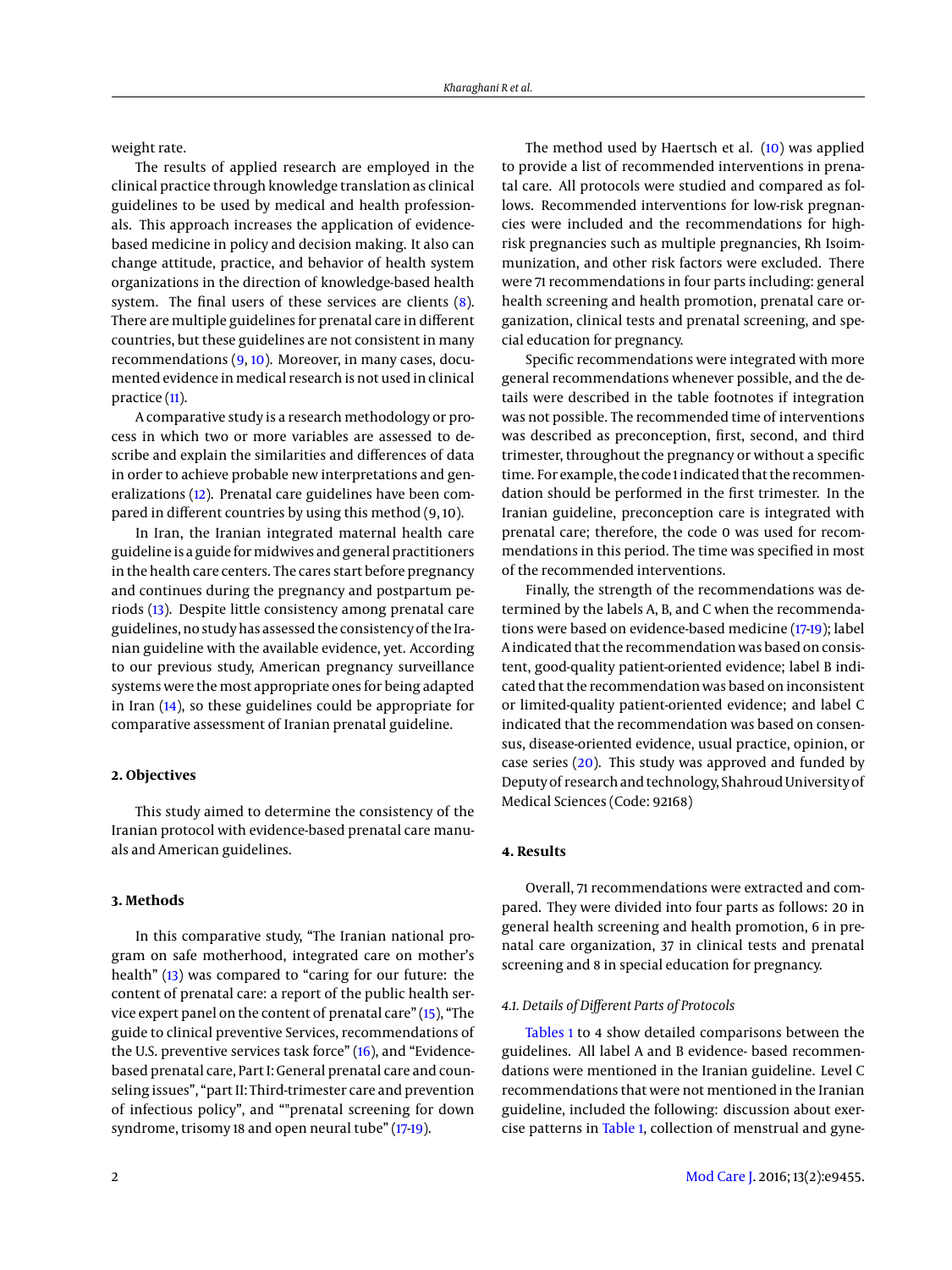cological history, determination of blood group antibodies, screening for group B streptococcus, performing CVS and amniocentesis for high risk women and screening for 13, 18 and 21 trisomies in [Table 3,](#page-8-0) and education about future tests in [Table 4.](#page-3-0) All evidence-based recommendations in [Table 2](#page-3-1) were mentioned in the Iranian guideline.

#### *4.2. Consistency of Recommendations Between Protocols*

For "health screening and health promotion during pregnancy", 3 recommendations were not included in any of the protocols and three protocols had 40% consistent recommendations. Also for "prenatal care organization", two protocols had 50% consistent recommendations. Regarding "clinical tests and prenatal screening", three protocols had 32.4% consistent recommendations, and for "special education for pregnancy", two protocols had 37.5% consistent recommendations. In total, 33.8% of the recommendations were consistent among the three protocols and only 13 out of 71 recommendations (18.3% of the recommendations) were present in all four protocols [\(Table](#page-4-16) [5\)](#page-4-16). The last three columns of the [Table 5](#page-4-16) demonstrate the consistency of the Iranian guideline with other protocols. The Iranian guideline was consistent with evidence-based care and American Obstetricians and Gynecologists expert panel in 80% of the cases in "health screening and health promotion". It was consistent with American Obstetricians and Gynecologists expert panel in 66.6% of the cases in "prenatal care organization" and in 75.7% of the cases in "clinical tests and prenatal screening".

The Iranian guideline was consistent with evidencebased care and American obstetricians and gynecologists expert panel in "special education for pregnancy" in 62.5% of the cases. In total, the Iranian guideline was consistent with American obstetricians and gynecologists expert panel in 74.6% of cases and with evidence- based care in 66.2% of cases.

## **5. Discussion**

The results of this study showed that 18.3% of recommendations were consistent in all 4 protocols, and the Iranian guideline in more than 60% of the recommendations was consistent with American obstetricians and gynecologists expert panel and evidence-based care. There were all labels A and B evidence- based recommendations in the Iranian guideline, although there were not some label C scientific based recommendations.

Despite the fact that protocols contained similar recommendations in some cases, there were differences in their details. For example, the number of prenatal visits was specified in four protocols, but varied from 7 to 11

visits. In the Iranian guideline, 8 visits have been recommended. Some studies have reported the number of prenatal care visits has no effect on reducing perinatal mortality and costs; therefore, the number of prenatal care visits has reduced in some protocols. However, recent studies indicate that it may cause complications for mother and fetus. More frequent prenatal care visits make it possible to find more cases with complications that occur in the third trimester of pregnancy, such as preeclampsia, fetal growth restriction, and unexplained fetal death [\(21,](#page-5-3) [22\)](#page-5-4).

Although the use of evidence-based perinatal care can be effective [\(23\)](#page-5-5), prenatal education has not been well researched in the studies. Also, contrary to the advice of existing evidence, education does not have woman-centered focus, thus behavior changes do not seem to be fit. Education in the prenatal care could provide opportunities for health promotion and harm reduction, which have long-term impact on healthy behaviors of the mother and her family. Guidelines have clearly defined the time of offering many educations but it is important that issues related to protection, comfort, curiosity, health, and welfare of women be offered in a systematic manner to ensure emphasizing them throughout pregnancy  $(24-26)$  $(24-26)$ . In many parts of the world, education programs are emphasized in group or individual sessions, but Gagnon and Sandall in a Cochrane review published in 2007 demonstrated that high quality evidence did not exist for some educational needs of women such as birth and parenting [\(27\)](#page-5-8). In the Iranian guideline, educational needs of women have been considered, but it could havemore details such as the use of safety belt.

The reason for different prenatal care recommendations in different protocols can be related to the different bases of protocols; for example, some protocols are based on study results [\(16-](#page-4-15)[19\)](#page-5-1) and others are based on expert opinions [\(13,](#page-4-12) [15\)](#page-4-14). Moreover, differences in economic status and healthcare systems of countries as well as publication dates may play important roles in this regard. We require strategies that consider economy, clients, and the country's circumstances to develop consistent and evidence-based recommendations for health care professionals. Such guidelines will help the community, clinicians, governmental agencies, and research bodies to provide consistent performance, to reduce inappropriate interventions, and to improve the efficiency and effectiveness of the prenatal care [\(10\)](#page-4-9).

The Iranian guideline was in good agreement with the principles of American Obstetricians and Gynecologists expert panel and evidence-based care, which is one of the strong points of this protocol and indicates the applicability of this protocol based on research evidence; however, some evidence-based recommendations did not involve in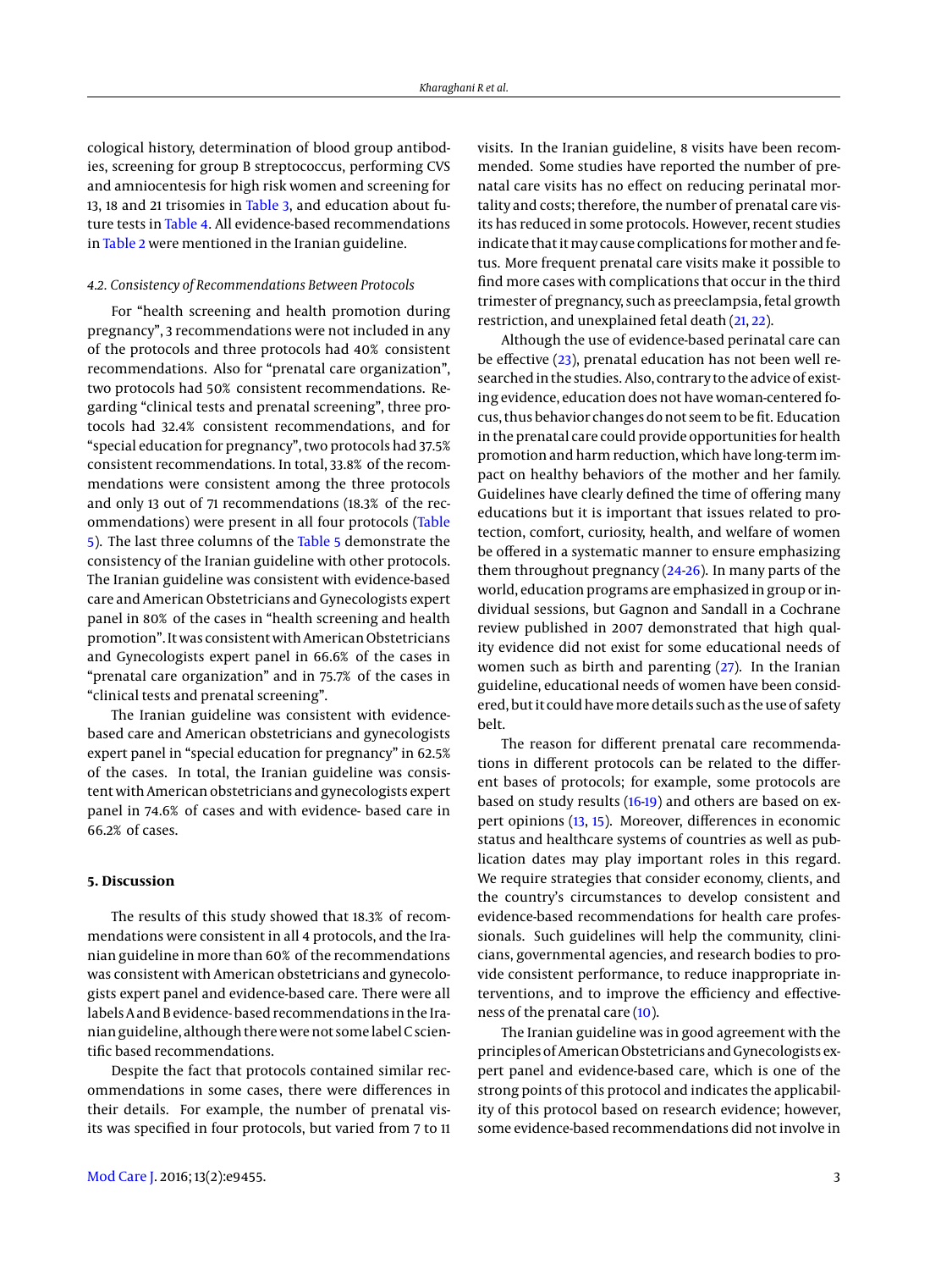| <b>Recommendations</b>                                                                                 | <b>Iranian Guideline</b><br>2010 | <b>American Expert Panel</b><br>1989 | <b>American Task Force</b><br>2012 | <b>Evidence-Based Care,</b><br>2005 - 2011 | <b>Strength of Evidence</b> |
|--------------------------------------------------------------------------------------------------------|----------------------------------|--------------------------------------|------------------------------------|--------------------------------------------|-----------------------------|
| Mothers should carry<br>the record                                                                     | 4                                |                                      |                                    |                                            |                             |
| Offer induction after<br>41 weeks of pregnancy                                                         | 3 <sup>c</sup>                   | ٠                                    |                                    | 3                                          | A                           |
| <b>Prenatal course</b><br>should be written in<br>the record                                           | $0$ and $4$                      | $\overline{4}$                       | $\sim$                             | ٠                                          |                             |
| <b>Refer for</b><br>complications of<br>pregnancy including<br>referral to a dentist or<br>hospital    | $0$ and $4$                      | $\overline{4}$                       |                                    | ٠                                          | ٠                           |
| <b>Prenatal visits</b>                                                                                 | $4^d$                            | $4^e$                                |                                    | $4^f$                                      | B                           |
| Describe prenatal care<br>that midwives,<br>general practitioners,<br>and obstetricians can<br>provide | $0$ and $4$                      | $\overline{4}$                       |                                    | $\overline{4}$                             | A                           |

<span id="page-3-1"></span>Table 2. Comparison of Prenatal Care/Organization<sup>a, b</sup>

 $a_0$  = preconception; 1 = first trimester; 2 = second trimester; 3 = third trimester; 4 = through the pregnancy; 5 = time and frequency is not specified; - = not mention it in the protocol.

<sup>b</sup>A, consistent, good-quality patient-oriented evidence; B, inconsistent or limited-quality patient-oriented evidence; C, consensus, disease-oriented evidence, usual prac tice, opinion, or case series.

<sup>c</sup> After 41 weeks of pregnancy, the mother is referred.

d<sub>8</sub> visits for multiparous and nulliparous women.

<sup>e</sup> 8 visits for nulliparous and 6 visits for multiparous women until 40 weeks of pregnancy

<sup>f</sup>7 to 11 visits.

<span id="page-3-0"></span>Table 4. Comparison of Special Education for Pregnancy<sup>a</sup>

| <b>Recommendations</b>                                                       | Iranian Guideline<br>2010 | <b>American Expert Panel</b><br>1989 | <b>American Task Force</b><br>2012 | <b>Evidence-Based Care,</b><br>2005 - 2011 | <b>Strength of Evidence</b> |
|------------------------------------------------------------------------------|---------------------------|--------------------------------------|------------------------------------|--------------------------------------------|-----------------------------|
| <b>Changes in pregnancy</b><br>and discomfort                                | $\overline{4}$            | $\overline{4}$                       | $\overline{\phantom{a}}$           | ۰                                          | ٠                           |
| <b>Breastfeeding</b>                                                         | $2$ and $3$               | $2$ and $3$                          | $\overline{\mathbf{4}}$            | 5                                          | B                           |
| Labor and birth plans                                                        | 4                         | $2$ and $3$                          | $\overline{\phantom{a}}$           | 5                                          | C                           |
| <b>Birth education</b><br><b>Classes</b>                                     | $\overline{4}$            | $2$ and $3$                          | $\overline{\phantom{a}}$           | ٠                                          | ٠                           |
| <b>Future tests</b>                                                          | $\overline{\phantom{a}}$  | ٠                                    | ٠                                  | 5                                          | $\mathsf{C}$                |
| Symptoms,<br>complications, and<br>risks report                              | $\overline{4}$            | $\overline{4}$                       | $\overline{\phantom{a}}$           | ۰                                          | ٠                           |
| The use of safety belts                                                      |                           | $2^{\rm b}$                          | $\overline{\phantom{a}}$           | ٠                                          | ٠                           |
| <b>Encouraging women</b><br>to seek information<br>on pregnancy and<br>birth |                           | $\overline{4}$                       | $\overline{\phantom{a}}$           | ۰                                          | $\overline{\phantom{a}}$    |

 $a_0$  = preconception; 1 = first trimester; 2 = second trimester; 3 = third trimester; 4 = through the pregnancy; 5 = time and frequency is not specified; - = not mention it in the A, consistent, good-quality patient-oriented evidence; B, inconsistent or limited-quality patient-oriented evidence; C, consensus, disease-oriented evidence, usual practice, opinion, or case series. b Including Infant car safety.

the Iranian protocol, which can be due to some differences in culture, health care systems, or medical education systems between Iran and the US. It seems that economic considerations play a role in not recommending some interventions such as screening for group B streptococcus, performing CVS, and amniocentesis for at risk women and screening for 13, 18, and 21 trisomies. Lack of skilled laboratory personnel for triple and quad marker screening tests, equipment, and also skilled radiologists for measuring fetal neck thickness may also play a role in the absence of these recommendations. If the costs of the recommendations are covered by the insurance systems and the laboratory personnel and radiologists receive necessary training, adding these tests increases the value of the proto-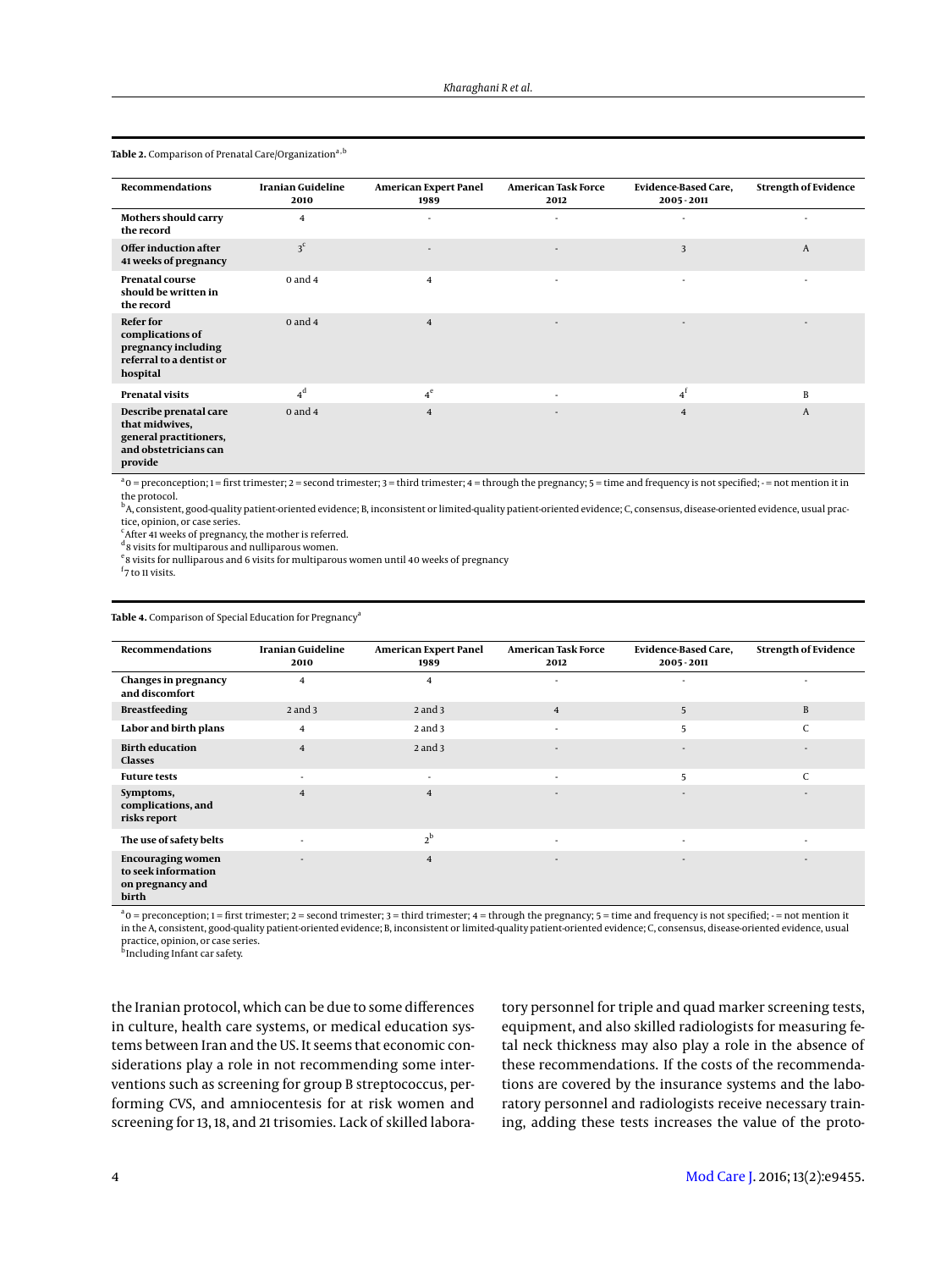| Recommendation<br>parts                                    | <b>Total Recommen-</b><br>dations | <b>Zero Protocol</b> | <b>One Protocol</b> | <b>Two Protocols</b> | <b>Three Protocols</b> | <b>Four Protocols</b> | American Expert<br><b>Panel 1989</b> | <b>American Task</b><br><b>Force 2012</b> | <b>Evidence-Based</b><br>Care, 2005 - 2011 |
|------------------------------------------------------------|-----------------------------------|----------------------|---------------------|----------------------|------------------------|-----------------------|--------------------------------------|-------------------------------------------|--------------------------------------------|
| <b>General health</b><br>screening and<br>health promotion | 20                                | 3(15)                | 2(10)               | 3(15)                | 8(40)                  | 4(20)                 | 16(80)                               | 11(55)                                    | 16(80)                                     |
| Prenatal<br>care/organization                              | 6                                 | $\mathbf{0}$         | 1(16.7)             | 3(50)                | 2(33.3)                | $\bf{0}$              | 4(66.6)                              | $\mathbf{0}$                              | 3(50)                                      |
| <b>Clinical tests and</b><br>prenatal<br>screening         | 37                                | $\mathbf{0}$         | 7(18.9)             | 10(27)               | 12(32.4)               | 8(21.6)               | 28(75.7)                             | 12(32.4)                                  | 23(62.2)                                   |
| Special education<br>for pregnancy                         | 8                                 | $\mathbf{0}$         | 2(25)               | 3(37.5)              | 2(25)                  | 1(12.5)               | 5(62.5)                              | 4(50)                                     | 5(62.5)                                    |
| <b>Total</b>                                               | 71                                | 3(4.2)               | 12(16.9)            | 19(26.7)             | 24(33.8)               | 13(18.3)              | 53(74.6)                             | 27(38)                                    | 47(66.2)                                   |

<span id="page-4-16"></span>Table 5. Comparison of Consistency of Recommendations Among Prenatal Care Protocols and the Consistency of the Iranian Guideline With Other Protocols<sup>a</sup>

a Values are expressed as No. (%).

col. Also, adding other recommendations including discussions about the pattern of exercise, rest, and sleep can result in better pregnancy outcomes. Updating the protocol at regular intervals based on the results of the latest studies, particularly on the basis of epidemiological surveillance systems in pregnancy, could increase the effectiveness of the prenatal care and ultimately improve the health of the mother and child.

#### *5.1. Conclusion*

The Iranian guideline had a good agreement with the evidence-based care recommendations. However, recommendations about screening for group B streptococcus, performing chorionic villous sampling and amniocentesis for at risk women, and anomaly screening were not included in Iranian protocol, which can be due to differences in culture, health care systems, or medical education systems between Iran and other countries. Updating clinical tests and some parts of the Iranian guideline such as the prenatal screening part at regular intervals based on the results of recent studies may increase the effectiveness of the prenatal care. Also, the establishment of pregnancy and child birth surveillance system is an essential component of evidence-based decision making system in this area, and could provide valuablematernal and child health information for updating the guideline [\(28\)](#page-5-9). Therefore, it is highly recommended for health planners and policy makers to develop such surveillance system in Iran.

#### **References**

- <span id="page-4-0"></span>1. Hogan MC, Foreman KJ, Naghavi M, Ahn SY, Wang M, Makela SM, et al. Maternal mortality for 181 countries, 1980-2008: a systematic analysis of progress towards Millennium Development Goal 5. *Lancet.* 2010;**375**(9726):1609–23. doi: [10.1016/S0140-6736\(10\)60518-1.](http://dx.doi.org/10.1016/S0140-6736(10)60518-1) [PubMed: [20382417\]](http://www.ncbi.nlm.nih.gov/pubmed/20382417).
- <span id="page-4-1"></span>2. Maine D, McGinn T. Maternal Mortality and Morbidity. San Diego: Academic Press; 2000. pp. 395–403.
- <span id="page-4-2"></span>3. Lynch CM, Sheridan C, Breathnach FM, Said S, Daly S, Byrne B. Near miss maternal morbidity. *Ir Med J.* 2008;**101**(5):134–6. [PubMed: [18624257\]](http://www.ncbi.nlm.nih.gov/pubmed/18624257).
- <span id="page-4-3"></span>4. Cox RG, Zhang L, Zotti ME, Graham J. Prenatal care utilization in Mississippi: racial disparities and implications for unfavorable birth outcomes. *Matern Child Health J.* 2011;**15**(7):931–42. doi: [10.1007/s10995-](http://dx.doi.org/10.1007/s10995-009-0542-6) [009-0542-6.](http://dx.doi.org/10.1007/s10995-009-0542-6) [PubMed: [19943096\]](http://www.ncbi.nlm.nih.gov/pubmed/19943096).
- <span id="page-4-4"></span>5. Walford HH, Trinh S, Wiencrot A, Lu MC. What is the Role of Prenatal Care in Reducing Racial and Ethnic Disparities in Pregnancy Outcomes?. Springer; 2011. pp. 151–79.
- <span id="page-4-5"></span>6. National Institute for Health and Clinical Excellence . NICE clinical guideline, Antenatal care. Manchester: National Institute for Health and Clinical Excellence National Institute for Health and Clinical Excellence: 2010. Available from: <www.evidence.nhs.uk>.
- <span id="page-4-6"></span>7. Tayebi T, Zahrani ST, Mohammadpour R. Relationship between adequacy of prenatal care utilization index and pregnancy outcomes. *Iran J Nurs Midwifery Res.* 2013;**18**(5):360–6. [PubMed: [24403937\]](http://www.ncbi.nlm.nih.gov/pubmed/24403937).
- <span id="page-4-7"></span>8. Atchan M, Davis D, Foureur M. Applying a knowledge translation model to the uptake of the Baby Friendly Health Initiative in the Australian health care system. *Women Birth.* 2014;**27**(2):79–85. doi: [10.1016/j.wombi.2014.03.001.](http://dx.doi.org/10.1016/j.wombi.2014.03.001) [PubMed: [24686049\]](http://www.ncbi.nlm.nih.gov/pubmed/24686049).
- <span id="page-4-8"></span>9. Hunt JM, Lumley J. Are recommendations about routine antenatal care in Australia consistent and evidence-based?. *Obstetrical & Gynecological Survey.* 2002;**57**(10):652–4. doi: [10.1097/00006254-](http://dx.doi.org/10.1097/00006254-200210000-00005) [200210000-00005.](http://dx.doi.org/10.1097/00006254-200210000-00005)
- <span id="page-4-9"></span>10. Haertsch M, Campbell E, Sanson-Fisher R. What is recommended for healthy women during pregnancy? A comparison of seven prenatal clinical practice guideline documents. *Birth.* 1999;**26**(1):24–30. [PubMed: [10352052\]](http://www.ncbi.nlm.nih.gov/pubmed/10352052).
- <span id="page-4-10"></span>11. Buchan H. Gaps between best evidence and practice: causes for concern. *Med J Aust.* 2004;**180**(6 Suppl):48–9. [PubMed: [15012579\]](http://www.ncbi.nlm.nih.gov/pubmed/15012579).
- <span id="page-4-11"></span>12. Powell RR. Basic research methods for librarians, Contemporary studies in information management, policy, and services Information Management, Policy, and Services. Greenwich, Conn.: Ablex Publishing Corporation. 1997
- <span id="page-4-12"></span>13. Iranian Ministry of Health and Medical Education . Iranian National Program on Safe Motherhood, Integrated Care on Mother's Health, Outside hospital services Guide. 3 ed. Tehran: Iranian Ministry of Health and Medical Education; 2010.
- <span id="page-4-13"></span>14. Kharaghani R. Adaptation of Pregnancy Risk Assessment Monitoring System (PRAMS) and provide a model on it. Shahroud, Iran: Faculty of Nursing and Midwifery; .
- <span id="page-4-14"></span>15. Rosen MG. Caring for Our Future: The Content of Prenatal Care: a Report of the Public Health Service Expert Panel on the Content of Prenatal Care. *Public Health Service, Department of Health and Human Services.* 1989.
- <span id="page-4-15"></span>16. US preventive services task force . The Guide to Clinical Preventive Services, Recommendations of the U.S. Preventive Services Task Force. Agency for Healthcare research and quality, Advancing excellence in health care 2012. Available from: <www.epss.ahrq.gov>.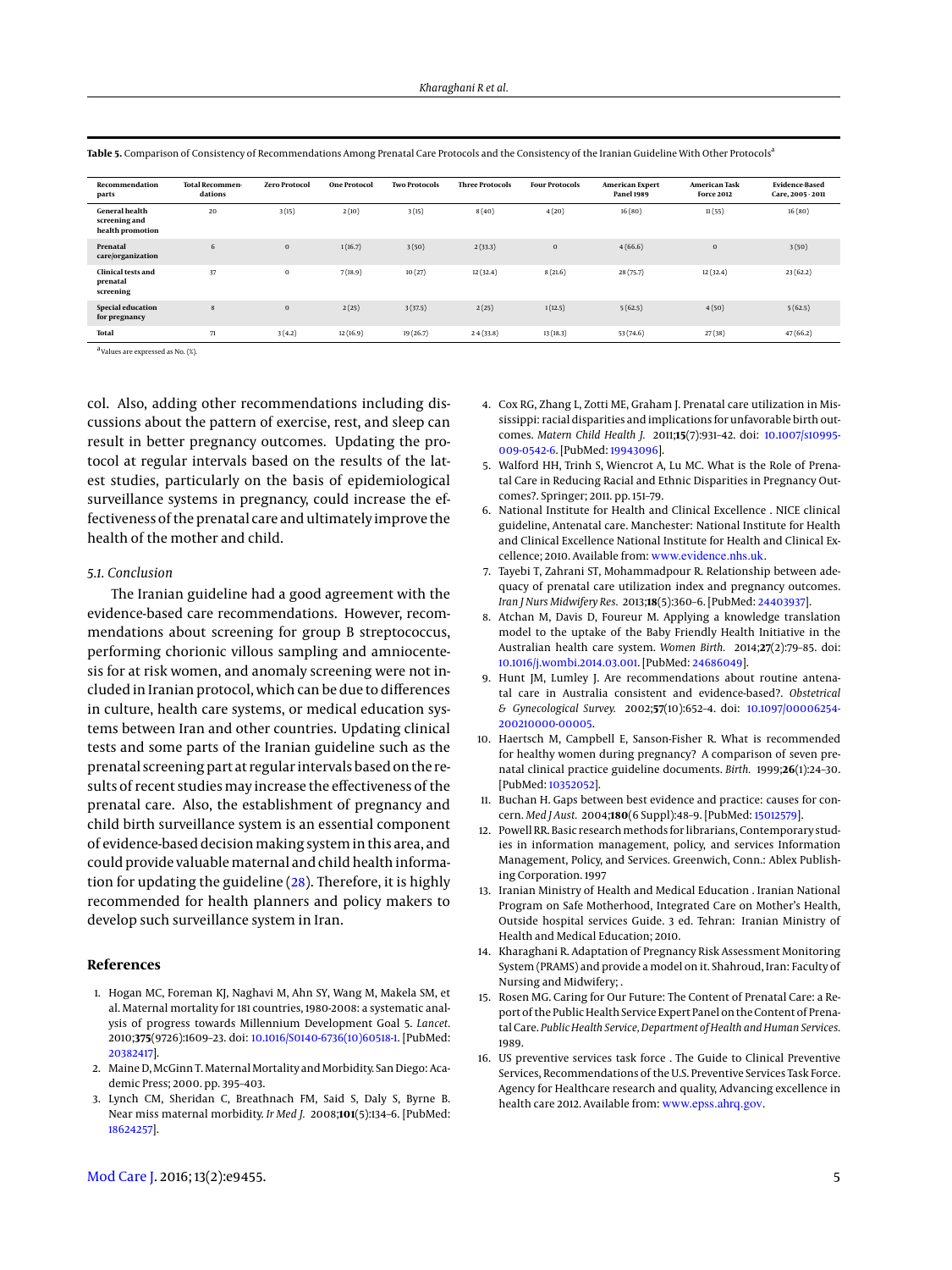- <span id="page-5-0"></span>17. Kirkham C, Harris S, Grzybowski S. Evidence-based prenatal care: Part I. General prenatal care and counseling issues. *Am Fam Physician.* 2005;**71**(7):1307–16. [PubMed: [15832534\]](http://www.ncbi.nlm.nih.gov/pubmed/15832534).
- 18. Kirkham C, Harris S, Grzybowski S. Evidence-based prenatal care: part II. Third-trimester care and prevention of infectious diseases. *Am Fam Physician.* 2005;**71**(8):1555–60. [PubMed: [15864896\]](http://www.ncbi.nlm.nih.gov/pubmed/15864896).
- <span id="page-5-1"></span>19. The British Columbia Prenatal Genetic Screening Program . Perinatal Services BC Obstetric Guideline, Prenatal Screening For Down Syndrome, Trisomy 18 and Open Neural Tube Defects Journal 2011. Available from: [http://www.bcprenatalscreening.ca/sites/prenatal2/files/](http://www.bcprenatalscreening.ca/sites/prenatal2/files/GuidelineMarch.pdf) [GuidelineMarch.pdf](http://www.bcprenatalscreening.ca/sites/prenatal2/files/GuidelineMarch.pdf).
- <span id="page-5-2"></span>20. Ebell MH, Siwek J, Weiss BD, Woolf SH, Susman J, Ewigman B, et al. Strength of recommendation taxonomy (SORT): a patient-centered approach to grading evidence in the medical literature. *J Am Board Fam Pract.* 2004;**17**(1):59–67. [PubMed: [15014055\]](http://www.ncbi.nlm.nih.gov/pubmed/15014055).
- <span id="page-5-3"></span>21. Hofmeyr GJ, Hodnett ED. Antenatal care packages with reduced visits and perinatal mortality: a secondary analysis of the WHO antenatal care trial - Comentary: routine antenatal visits for healthy pregnant women do make a difference. *Reprod Health.* 2013;**10**:20. doi: [10.1186/1742-4755-10-20.](http://dx.doi.org/10.1186/1742-4755-10-20) [PubMed: [23577750\]](http://www.ncbi.nlm.nih.gov/pubmed/23577750).
- <span id="page-5-4"></span>22. Vogel JP, Habib NA, Souza JP, Gulmezoglu AM, Dowswell T, Carroli G, et al. Antenatal care packages with reduced visits and perinatal mor-

tality: a secondary analysis of the WHO Antenatal Care Trial. *Reprod Health.* 2013;**10**:19. doi: [10.1186/1742-4755-10-19.](http://dx.doi.org/10.1186/1742-4755-10-19) [PubMed: [23577700\]](http://www.ncbi.nlm.nih.gov/pubmed/23577700).

- <span id="page-5-5"></span>23. Turner T, Short J, Sea-Orchid Study Group . Barriers to and enablers of evidence-based practice in perinatal care in the SEA-ORCHID project. *J Eval Clin Pract.* 2013;**19**(4):591–7. doi: [10.1111/j.1365-2753.2011.01810.x.](http://dx.doi.org/10.1111/j.1365-2753.2011.01810.x) [PubMed: [22128845\]](http://www.ncbi.nlm.nih.gov/pubmed/22128845).
- <span id="page-5-6"></span>24. Gregory KD, Johnson CT, Johnson TR, Entman SS. The content of prenatal care. Update 2005. *Womens Health Issues.* 2006;**16**(4):198–215. doi: [10.1016/j.whi.2006.05.001.](http://dx.doi.org/10.1016/j.whi.2006.05.001) [PubMed: [16920524\]](http://www.ncbi.nlm.nih.gov/pubmed/16920524).
- 25. Roberts JE. Priorities in prenatal education.*JOGN Nurs.* 1976;**5**(3):17–20. [PubMed: [1046483\]](http://www.ncbi.nlm.nih.gov/pubmed/1046483).
- <span id="page-5-7"></span>26. Hanson L, VandeVusse L, Roberts J, Forristal A. A critical appraisal of guidelines for antenatal care: components of care and priorities in prenatal education. *J Midwifery Womens Health.* 2009;**54**(6):458–68. doi: [10.1016/j.jmwh.2009.08.002.](http://dx.doi.org/10.1016/j.jmwh.2009.08.002) [PubMed: [19879518\]](http://www.ncbi.nlm.nih.gov/pubmed/19879518).
- <span id="page-5-8"></span>27. Gagnon AJ, Sandall J. Individual or group antenatal education for childbirth or parenthood, or both. *Cochrane Database Syst Rev.* 2007(3):002869. doi: [10.1002/14651858.CD002869.pub2.](http://dx.doi.org/10.1002/14651858.CD002869.pub2) [PubMed: [17636711\]](http://www.ncbi.nlm.nih.gov/pubmed/17636711).
- <span id="page-5-9"></span>28. Kharaghani R, Shariati M, Yunesian M, Keramat A, Moghisi A. Feasibility Study of the Pregnancy Risk Assessment Monitoring System in Iran. *Iran J Public Health.* 2014;**43**(12):1669–79. [PubMed: [26171360\]](http://www.ncbi.nlm.nih.gov/pubmed/26171360).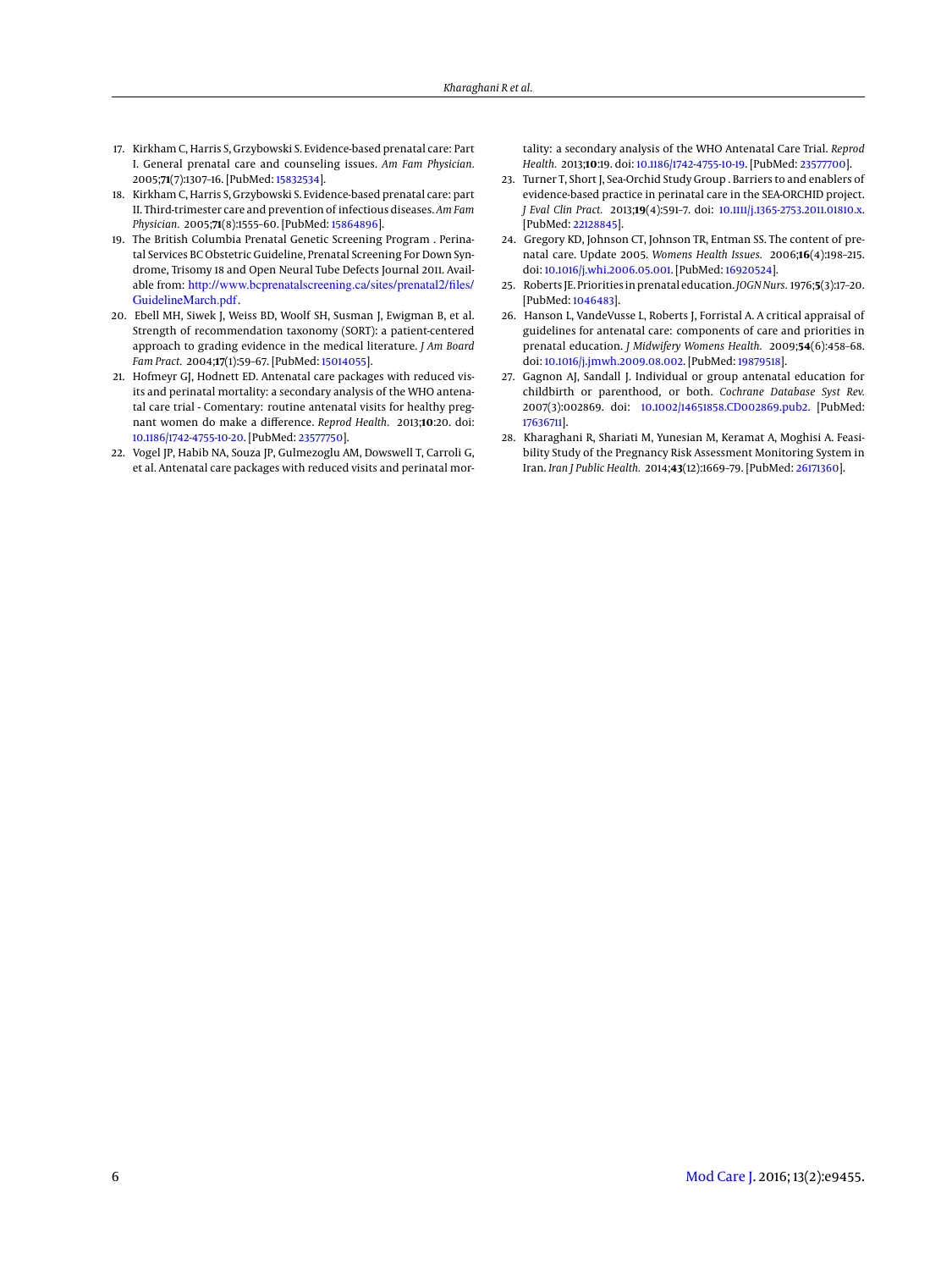| Recommendations                                                                                                                                                 | Iranian Guideline<br>2010 | American Expert<br><b>Panel 1989</b> | American Task Force<br>2012 | Evidence-Based Care,<br>2005 - 2011 | <b>Strength of Evidence</b> |
|-----------------------------------------------------------------------------------------------------------------------------------------------------------------|---------------------------|--------------------------------------|-----------------------------|-------------------------------------|-----------------------------|
| Job and income<br>security assessment<br>(including the<br>socioeconomic risks<br>of household size,<br>level of financial<br>resources and support<br>network) |                           | $\mathbf 1$                          |                             |                                     |                             |
| Occupational and<br>environmental risk<br>assessment (job,<br>prolonged standing,<br>exposure to chemicals<br>and radiation)                                    | $0$ and $1$               | $\mathbf{1}$                         |                             | $\mathbf{1}$                        | B                           |
| Psychological risk<br>assessment (major life<br>events, stress and<br>anxiety, domestic<br>violence, and mental<br>illness)                                     | $0$ and $1$               | $\mathbf 1$                          | $\mathbf 1$                 | ÷.                                  | ×,                          |
| <b>Folic</b> acid<br>supplementation (0.4<br>to 0.8 mg per day, one<br>to three months<br>before pregnancy)                                                     | $0$ and $4$               |                                      | $0$ and $4$                 | $0$ and $1$                         | A                           |
| Maternal medical<br>history collection<br>(history of chronic<br>diseases, trauma,<br>blood transfusions,<br>infections, and<br>previous surgeries)             | $0$ and $1$               | $\mathbf 1$                          | ÷.                          | ٠                                   | $\sim$                      |
| <b>General physical</b><br>examination                                                                                                                          | 0 and $1c$                | $\boldsymbol{1}^{\text{d}}$          | ä,                          | $\,1\,$                             | A                           |
| Height measurement                                                                                                                                              | $0$ and $1$               | $\mathbf{1}$                         | ä,                          | $\mathbf 1$                         | B                           |
| Weight measurement                                                                                                                                              | $0$ and $4$               | $\bf{4}$                             | ÷.                          | $\mathbf 1$                         | B                           |
| Varicose veins<br>examination                                                                                                                                   | ÷                         | L.                                   | L.                          | L.                                  | ÷,                          |
| Teeth and gums<br>examination                                                                                                                                   | $0, 1$ and $2$            | $\mathbf{1}$                         |                             | ÷,                                  |                             |
| <b>Nutritional needs</b><br>assessment or<br>providing<br>information about<br>them                                                                             | $\overline{\mathbf{4}}$   | $4^e$                                |                             | 5                                   | A                           |
| Use of tobacco<br>assessment                                                                                                                                    | $\overline{4}$            | $\overline{4}$                       | 5                           | 5                                   | A                           |
| <b>Advice for reducing</b><br>sexually transmitted<br>infections, including<br><b>HIV</b>                                                                       | $0$ and $4$               | $\overline{4}$                       | 5                           | 5                                   | A                           |
| Child's health history<br>collection                                                                                                                            | $\sim$                    | $\mathbf{1}$                         | ×,                          | ÷,                                  | ×,                          |
| Pap Smear                                                                                                                                                       | $\mathbf 0$               | $\mathbf 1$                          | ×,                          | $\,1\,$                             | $\, {\bf B}$                |
| <b>Alcohol drinking</b><br>assessment                                                                                                                           | $0$ and $4$               | $\mathbf{1}$                         | $\mathbf 1$                 | $\mathbf{1}$                        | B                           |
| <b>Offer HIV testing</b>                                                                                                                                        | $0$ and $1$               | $\mathbf 1$                          | $\,1\,$                     | 1 and 3                             | $\, {\bf B}$                |
| Discussion about:                                                                                                                                               |                           |                                      |                             |                                     |                             |

<span id="page-6-0"></span> ${\bf Table \ 1.}$  Comparison of the Health Screening and Health Promotion During Pregnancy $^{\rm a,b}$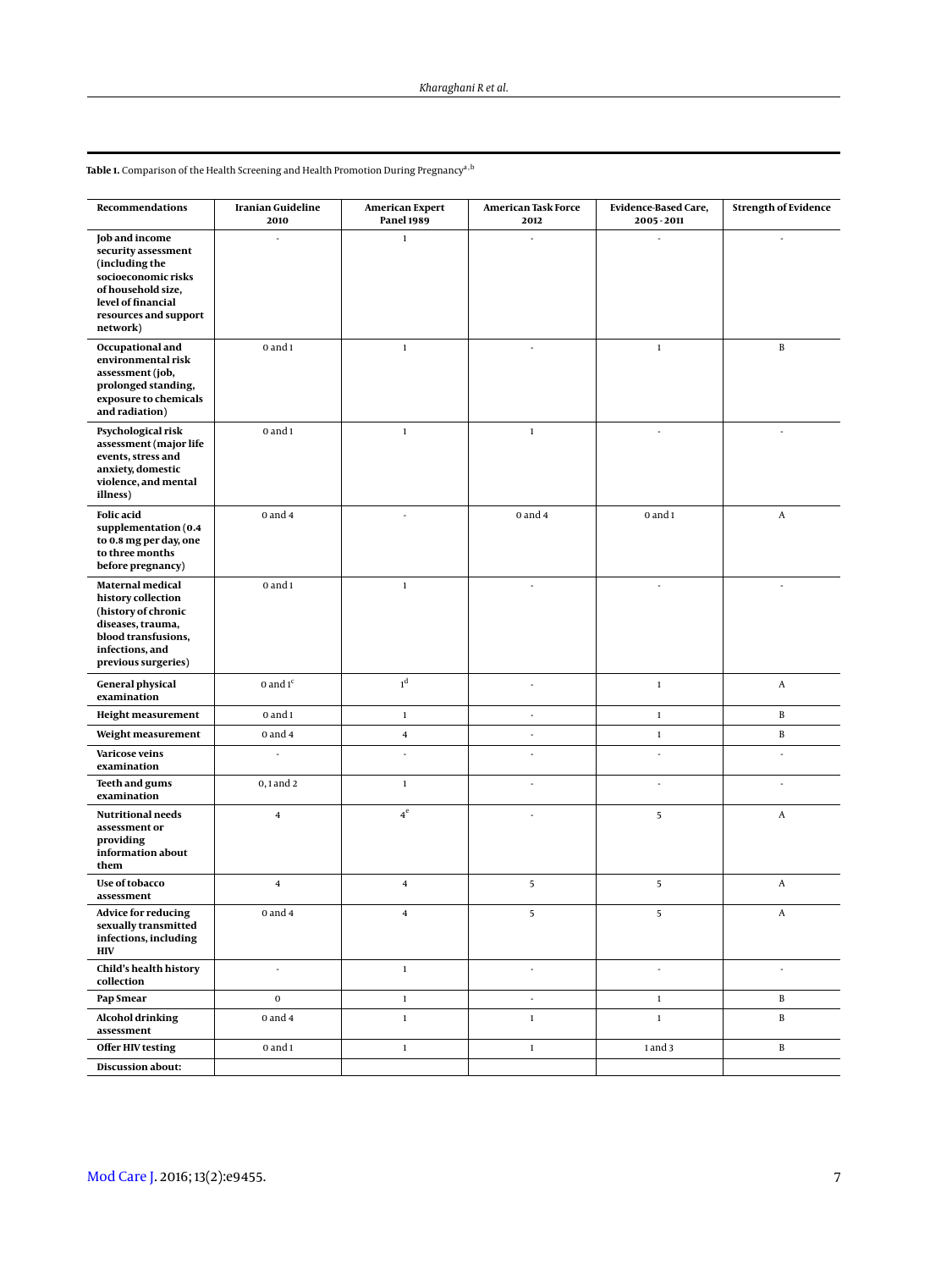| Exercise pattern<br>(to avoid the risk<br>of falls or<br>injuries to the<br>abdomen and<br>recommenda-<br>tion of 30<br>minutes of<br>moderate<br>activity)               |   |              | C            |
|---------------------------------------------------------------------------------------------------------------------------------------------------------------------------|---|--------------|--------------|
| Sleep pattern (7<br>to 9 hours of<br>sleep per night)                                                                                                                     | ٠ | $\mathbf{1}$ | $\mathsf{C}$ |
| Rest pattern (on<br>the left side of<br>the body to help<br>fetal circulation<br>and avoid fetal<br>distress and<br>putting a pillow<br>under the lower<br>back and legs) |   |              |              |

 $a_0$  = preconception; 1 = first trimester; 2 = second trimester; 3 = third trimester; 4 = through the pregnancy; 5 = time and frequency is not specified; - = not mention it in

the protocol.<br><sup>b</sup>A, consistent, good-quality patient-oriented evidence; B, inconsistent or limited-quality patient-oriented evidence; C, consensus, disease-oriented evidence, usual prac<br>tice, opinion, or case series.<br><sup>c</sup>In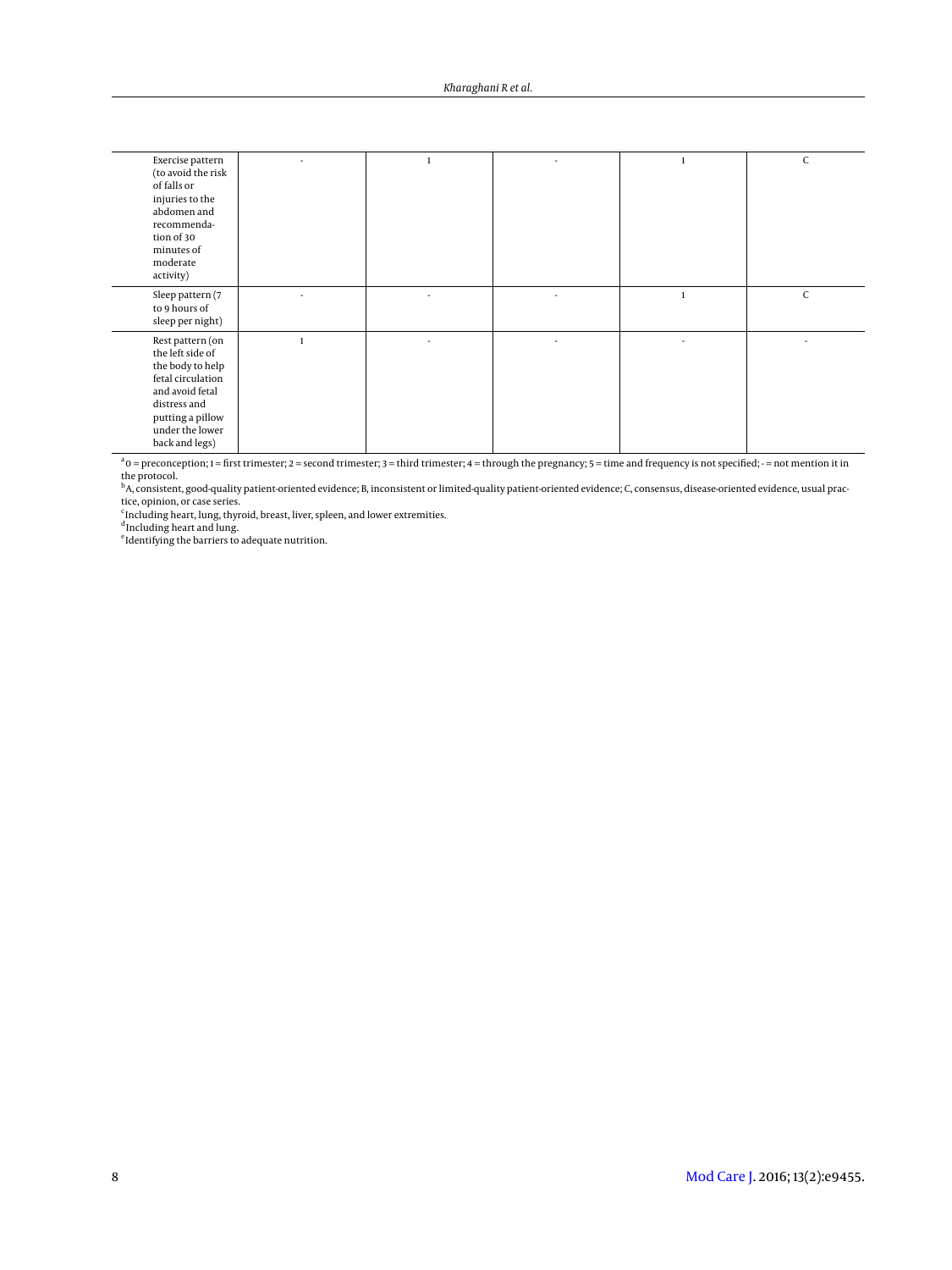<span id="page-8-0"></span> ${\bf Table}$  3. Comparison of Clinical Tests and Prenatal Screening $^{\rm a,b}$ 

| Recommendations                                                                                                                                                             | <b>Iranian Guideline</b><br>2010 | <b>American Expert</b><br><b>Panel 1989</b> | American Task Force<br>2012 | <b>Evidence-Based Care,</b><br>2005 - 2011 | <b>Strength of Evidence</b> |
|-----------------------------------------------------------------------------------------------------------------------------------------------------------------------------|----------------------------------|---------------------------------------------|-----------------------------|--------------------------------------------|-----------------------------|
| <b>Allergies history</b><br>collection                                                                                                                                      | $\mathbf{1}$                     | $\mathbf 1$                                 | ÷,                          | l,                                         | ×,                          |
| <b>Breast examination</b>                                                                                                                                                   | $0$ and $1$                      | $\mathbf 1$                                 | $\sim$                      | $\overline{\phantom{a}}$                   | ×                           |
| discussion about use<br>of prescribed or<br>non-prescribed<br>medicines                                                                                                     | $\mathbf{1}$                     | $\mathbf 1$                                 | ÷.                          | $\,1\,$                                    | $\mathsf C$                 |
| previous pregnancy<br>and/or birth events<br>history Collection<br>(multiple<br>pregnancies,<br>preeclampsia or<br>history that may<br>increase morbidity<br>and mortality) | $0$ and $1$                      | $\mathbf 1$                                 |                             | $\,1\,$                                    | $\mathsf C$                 |
| Menstrual and<br>gynecological history<br>collection                                                                                                                        |                                  | $\mathbf 1$                                 |                             | $\mathbf 1$                                | $\mathsf C$                 |
| Details of previous use<br>of contraceptive pills<br>history collection                                                                                                     | $0$ and $1$                      | $\mathbf 1$                                 | ä,                          | $\,1\,$                                    | $\mathsf C$                 |
| Family history of<br>congenital anomalies                                                                                                                                   | $0$ and $1$                      | $\mathbf 1$                                 | ×,                          | $\,1\,$                                    | $\mathsf C$                 |
| <b>History of medical</b><br>problems                                                                                                                                       | $0$ and $1$                      | $\mathbf 1$                                 | L.                          | $\mathbf 1$                                | $\mathsf C$                 |
| <b>Blood pressure</b><br>measurement                                                                                                                                        | $0$ and $4$                      | 4                                           | $\overline{\mathbf{4}}$     | $\overline{4}$                             | $\mathsf C$                 |
| <b>Bimanual</b><br>examination                                                                                                                                              | 0 and $3c$                       | $\mathbf 1$                                 |                             |                                            |                             |
| Vaginal and cervical<br>examination after 40<br>weeks of pregnancy                                                                                                          | 3 <sup>c</sup>                   | 3                                           |                             | ä,                                         |                             |
| Va Vaginal and<br>cervical infection<br>screening                                                                                                                           |                                  | 1 <sup>d,e</sup>                            | $1^f$                       |                                            |                             |
| <b>Clinical pelvimetry</b>                                                                                                                                                  | 3 <sup>c</sup>                   | $\mathbf 1$                                 | J.                          | ä,                                         |                             |
| Hemoglobin<br>assessment                                                                                                                                                    | $0, 1$ and $3$                   | 1 and 2                                     | $\mathbf 1$                 | $\,1\,$                                    | $\, {\bf B}$                |
| Syphilis serology<br>determination                                                                                                                                          | 0 and $1g$                       | 1 and 3                                     | $\mathbf 1$                 | 1 and 3                                    | $\boldsymbol{A}$            |
| If there is no evidence<br>of immunization,<br>determine rubella<br>antibodies status                                                                                       | $\mathbf 0$                      | $\mathbf 1$                                 |                             | $\,1\,$                                    | $\mathsf C$                 |
| <b>Hepatitis B status</b>                                                                                                                                                   | 0 and $1^h$                      | 1                                           | 1                           | 1                                          | A                           |
| <b>Blood group and Rh</b><br>factor assurance                                                                                                                               | $0$ and $1$                      | $\,1\,$                                     | $\,1\,$                     | $\,1\,$                                    | $\mathsf C$                 |
| <b>Blood</b> group<br>antibodies screening                                                                                                                                  | l,                               | $\mathbf 1$                                 | $\mathbf 1$                 | $\,1$                                      | $\mathsf C$                 |
| Rh antibody<br>screening for Rh<br>negative women                                                                                                                           | $1$ and $3^{\rm h,i}$            | $2^{\rm i}$                                 | $\mathbf 2$                 | $3^i$                                      | $\mathsf C$                 |
| Ultrasonography                                                                                                                                                             | $0, 1$ and $3$                   | ÷,                                          | ÷,                          | 1 and 2                                    | $\, {\bf B}$                |
| Maternal Alpha<br>Fetoprotein<br>assessment                                                                                                                                 |                                  | $\mathbf 2$                                 |                             |                                            |                             |
| Asymptomatic<br>bacteriuria screening                                                                                                                                       | $\,1\,$                          | $\mathbf 1$                                 | $\,1\,$                     | $\,1\,$                                    | A                           |